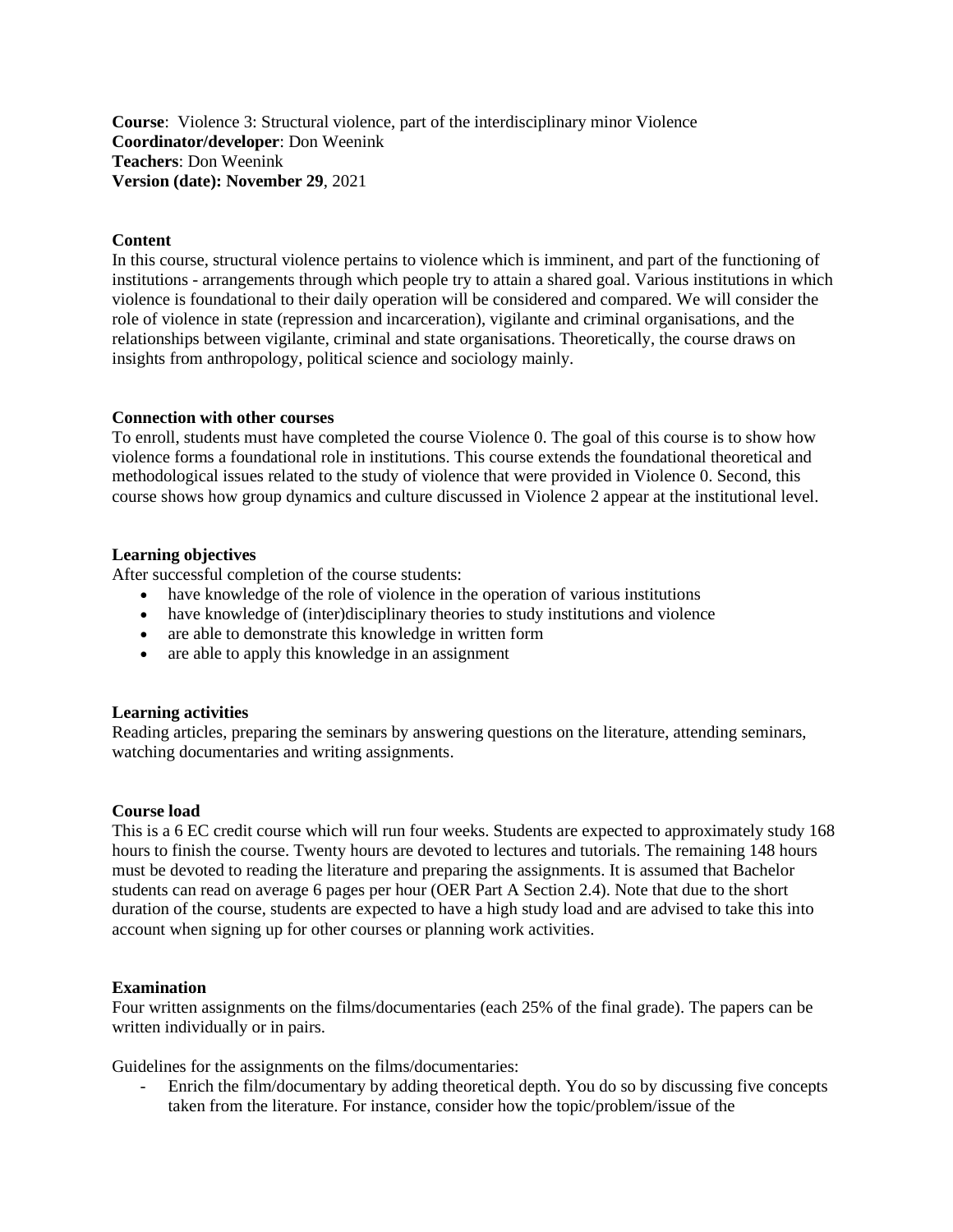documentary/film relates to literature, what are differences and similarities? Or, how can you, based on the concepts and theories provided by the literature, offer a more advanced or balanced understanding of the topic/problem/issue in the documentary/film? Be specific and precise in your application of concepts. Let them work for you.

- The max word count is 500. Strict limit
- **Refer** to the relevant texts and note page numbers. Read the two guidelines at the bottom of this course guid.

## **Planning (provisional)**

*Note: log in to UvA domain first, using UvA VPN to access the articles*

#### **Week 1. Introduction structural violence**

**Online only** Tuesday 30 November, 15-17: Seminar 1 Group violence and structural violence

Literature:

None

Friday 3 December 3, 13-16.00: Seminar 2 Violence, vigilantes and law

Literature:

- Mensah, A. 2005. 'Vigilante homicides in contemporary Ghana', Journal of Criminal Justice, 413-427, <https://doi.org/10.1016/j.jcrimjus.2005.06.008>
- Muhammad, A. & D. Weenink 2019. 'Vigilante rituals theory: a cultural explanation of vigilante violence'. *European Journal of Criminology*, 1-20, <https://doi.org/10.1177/1477370819887518>

Muhammad A., D. Weenink and P. Mascini. Under review. 'Engineering vengeful effervescence: Lynching rituals and religious-political power in Pakistan'. On Canvas

Tiwa, D.F.A. 2010. 'Killing Is Just The Best Solution': Lynching as informal incapacitation, *The British Journal of Criminology*. <https://doi.org/10.1093/bjc/azab088>

Documentary:

Murder on Campus: The story of Mashal Khan by BBC Newsnight [https://www.youtube.com/watch?v=ZexWiSO\\_QUI](https://www.youtube.com/watch?v=ZexWiSO_QUI)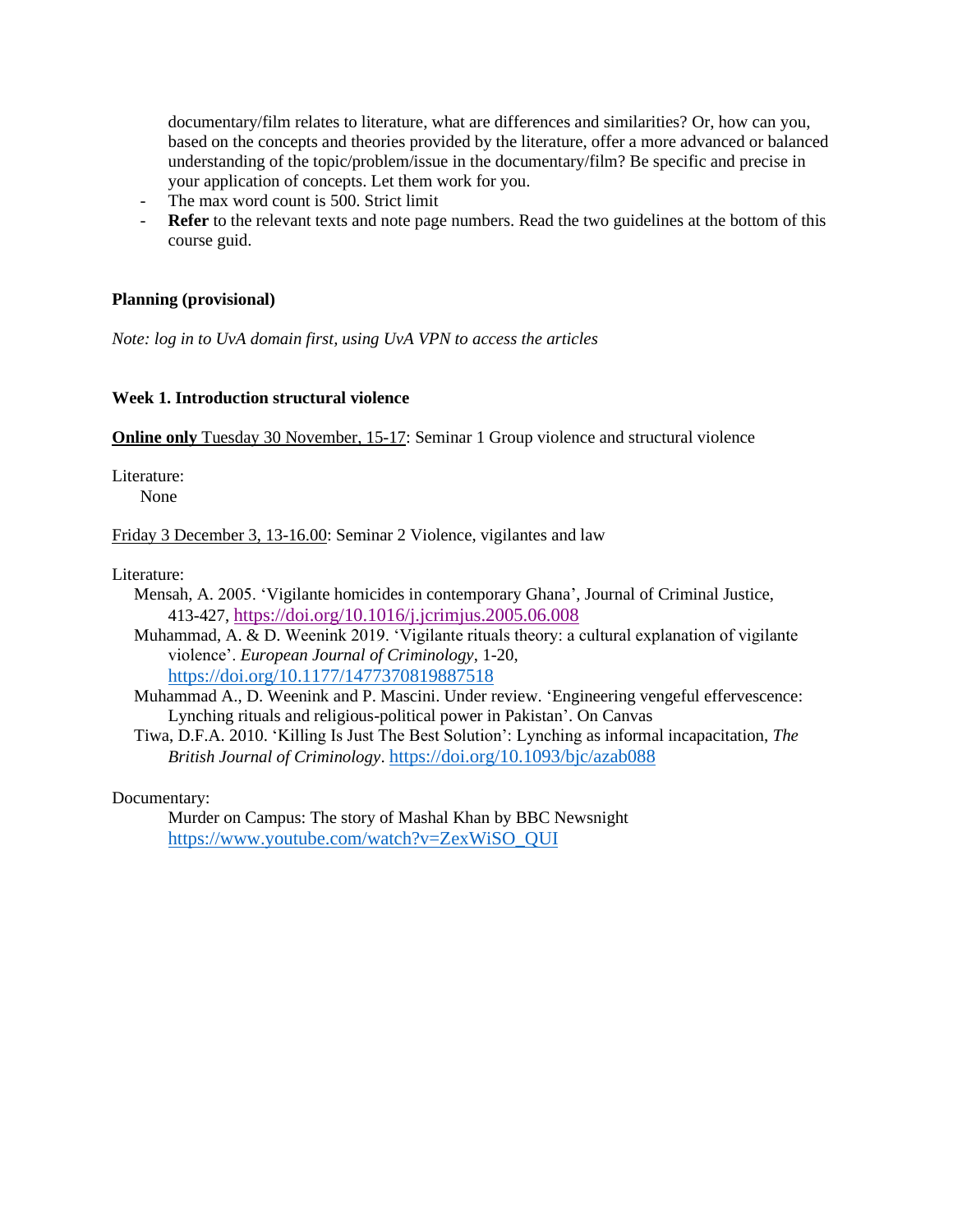## **Week 2. The state and other violent institutions**

Tuesday 7 December, 15-17.00: Seminar 3

Literature:

- Cruz, J.M. 2016. 'State and criminal violence in Latin America.' *Crime, Law and Social Change* 66: 375-396.<https://doi.org/10.1007/s10611-016-9631-9>
- Tapscott, R. 2021. 'Vigilantes and the State: Understanding violence through a security assemblages Approach'. *Perspectives on Politics*, 1-16.<https://doi.org/10.1017/S1537592721001134>

Wednesday 8 December, 17.00: Deadline submission assignment 1 on Vigilantes and the law

Friday 10 December, 13-16.00, Seminar 4

#### Literature:

- Lo, T.W., S.I. Kwok & D. Garrett 2021. 'Securitizing the colour revolution: Assessing the political role of triads in Hong Kong's umbrella movement', *The British Journal of Criminology* 61: 1521–1539. <https://doi.org/10.1093/bjc/azab034>
- Jaffe, R. 2015. 'From Maroons to dons: Sovereignty, violence and law in Jamaica' *Critique of Anthropology*, 35(1): 47-63. https://doi[:10.1177/0308275X14557093](https://doi.org/10.1177/0308275X14557093)
- Meagher, K. 2007. 'Hijacking civil society: The inside story of the Bakassi Boys vigilante group of south-eastern Nigeria'. *The Journal of Modern African Studies* 45(1): 89-115. https://doi:10.1017/S0022278X06002291
- Documentary: Mexican vigilantes stand up against crime, Vice documentary <https://www.youtube.com/watch?v=8XiSnCt9fDc>

# **Week 3. Violence and authoritarian/totalitarian states**

Tuesday 14 December, 15-17.00: Seminar 5 State

Literature:

Johnston, H. 2012. 'State violence and oppositional protest in high-capacity authoritarian regimes', *International Journal of Conflict and Violence* 6(1): 55-74*.* <https://doi.org/10.4119/ijcv-2930>

Slater, D. & Fenner, S. 'State power and staying power: Infrastructural mechanisms and authoritarian durability. *Journal of International Affairs* 65(1): 15–29. http://www.jstor.org/stable/24388179

Wednesday 15 December, 17.00: deadline submission assignment 2 on Violence, security, criminal groups and the state

Friday 17 December, 13-16.00, Presentation Violence Project/Seminar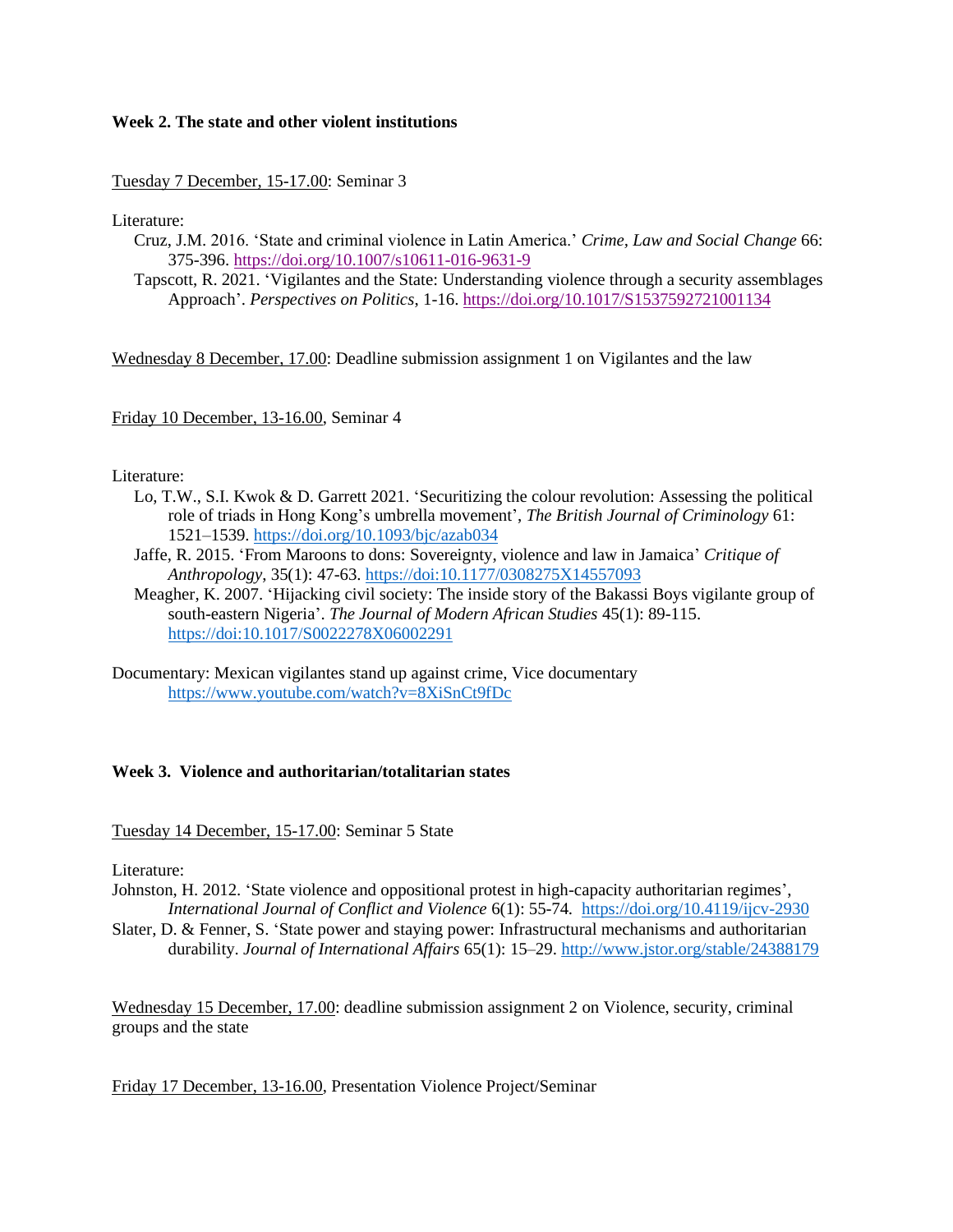Levitsky, S., & L. Way, L. 2012. 'Beyond patronage: Violent struggle, ruling party cohesion, and authoritarian durability. *Perspectives on Politics* 10(4): 869-889. https://doi.org/10.1017/S1537592712002861

Albrecht, H. & Ohl, D. 2016. 'Exit, resistance, loyalty: Military behavior during unrest in authoritarian regimes. *Perspectives on Politics*, 14(1): 38-52. https://doi:10.1017/S1537592715003217

de Swaan A. 2001. 'Dyscivilization, mass extermination and the state'. *Theory, Culture & Society,* 18(2- 3): 265-276. https://doi[:10.1177/02632760122051733](https://doi.org/10.1177/02632760122051733)

Documentary: North Korea - Life Inside the Secret State <https://www.youtube.com/watch?v=en6NMBEDj1c>

## **Week 4. Incarceration institutions and prison gang violence**

Tuesday 21 December, 15-17.00: Seminar

Literature:

- Skarbek, D. 2011. 'Governance and prison gangs. *American Political Science Review* 105(4): 702-716. https://doi:10.1017/S0003055411000335
- Butler, M., Slade, G. & Nunes Dias C. 2018. 'Self-governing prisons: Prison gangs in an international perspective'. *Trends in Organized Crime*, 1-16. https://doi.org/10.1007/s12117-018-9338-7

Wednesday 22 December, 17.00: deadline submission assignment 3

**Thursday!** 23 December, 17.00: Seminar

Literature:

- Pettit, B. & Western, B. 2010. 'Mass imprisonment and the life course: Race and class inequality in U.S. incarceration' *American Sociological Review*, 69/2, 151–69. [https://doi.org/10.1177/000312240406900201](https://doi.org/10.1177%2F000312240406900201)
- Wakefield, S., & Uggen, C. 2010. 'Incarceration and stratification' *Annual review of sociology*, 36, 387- 406. <https://doi.org/10.1146/annurev.soc.012809.102551>
- Western B & Muller C. 2013. 'Mass incarceration, macrosociology, and the poor' *ANNALS of the American Academy of Political and Social Science*. 647(1):166-189. https://doi.org[/10.1177/0002716213475421](https://doi.org/10.1177/0002716213475421)
- Documentary: '13<sup>th'</sup> Netflix documentary https://www.youtube.com/watch?v=krfcq5pF8u8

Friday 8 January, 17.00: deadline submission assignment 4